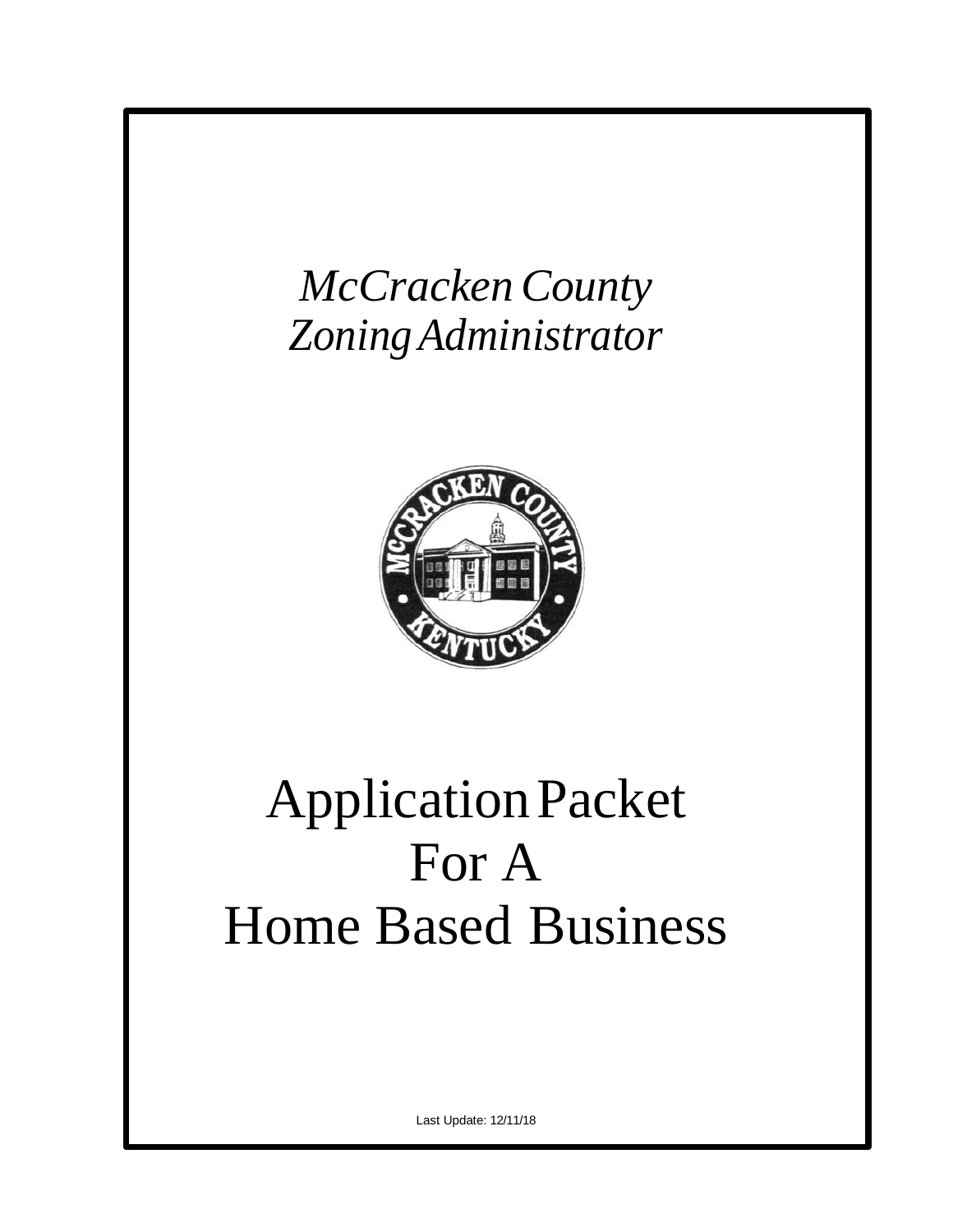

*Zoning Administrator* McCracken County, Kentucky 300 Clarence Gains Paducah, KY 42003-1700 v (270) 448-0125 f (270) 444-4737

| DO NOT WRITE IN THIS AREA |
|---------------------------|
| App Date                  |
| Rcd. By                   |

## APPLICATION FOR A HOME BASED BUSINESS P L E A S E P R I N T O R T Y P E

| Applicant<br>Information |                        |
|--------------------------|------------------------|
|                          | Name                   |
|                          | <b>Mailing Address</b> |
|                          | Daytime Phone Number   |

| Property<br>Owner<br>Information | Name                   |
|----------------------------------|------------------------|
| Same as<br>Above                 | <b>Mailing Address</b> |
|                                  | Daytime Phone Number   |

| <b>Property</b><br>Information |                                           |
|--------------------------------|-------------------------------------------|
|                                | <b>Property Address</b>                   |
|                                | If Platted, Plat Book Number, Page Number |

| <b>Current</b> | Current Zoning -                                                     |
|----------------|----------------------------------------------------------------------|
| Zoning         | $\Box$ ag $\Box$ rr $\Box$ ur $\Box$ c $\Box$ ml $\Box$ mh $\Box$ mr |

| Proposed<br>Use | The proposed home based business is: |
|-----------------|--------------------------------------|
|                 | The name of the business is:         |

#### **RETURN THIS SHEET WITH THE COMPLETEDAPPLICATION**